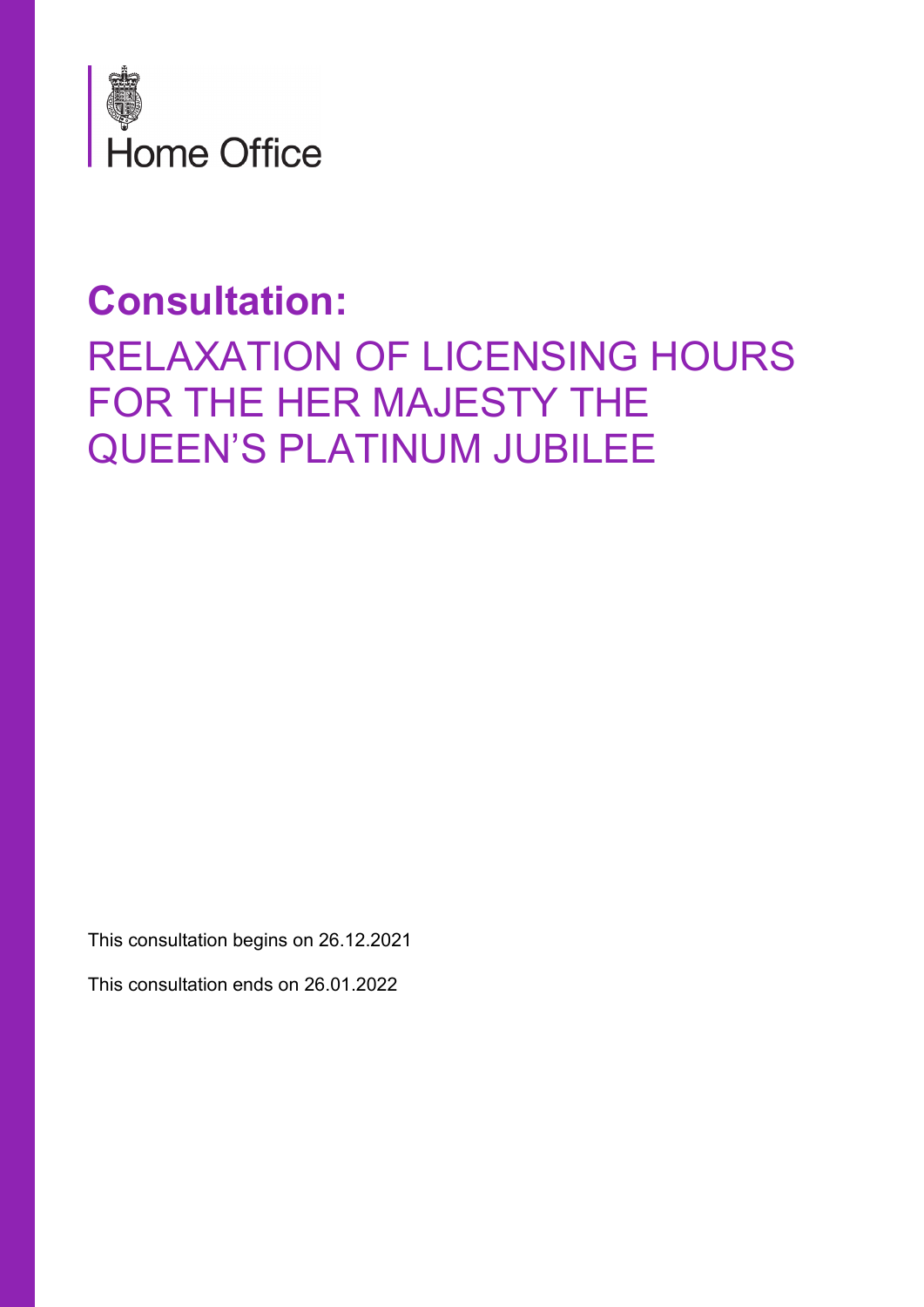### **About this consultation**

| To:                                                                                    | We are keen to hear from everyone who may be affected<br>by a national relaxation of licensing hours, including:<br>members of the public, those who live near to licensed<br>premises, those who own or work in on-trade premises,<br>the police, licensing authorities and trade associations.<br>The consultation covers England and Wales where these<br>proposals apply. |
|----------------------------------------------------------------------------------------|-------------------------------------------------------------------------------------------------------------------------------------------------------------------------------------------------------------------------------------------------------------------------------------------------------------------------------------------------------------------------------|
| <b>Duration:</b>                                                                       | From 26.12.2021 to 26.01.2022.                                                                                                                                                                                                                                                                                                                                                |
| <b>Enquiries (including</b><br>requests for the paper in<br>an alternative format) to: | Email: alcoholteam2@homeoffice.gsi.gov.uk                                                                                                                                                                                                                                                                                                                                     |
| How to respond:                                                                        | Please send your response by 26.01.2022.                                                                                                                                                                                                                                                                                                                                      |
|                                                                                        | Responses can be submitted online through the GOV.UK<br>website<br>https://www.gov.uk/government/consultations/the-<br>gueens-platinum-jubilee-relaxation-of-licensing-hours or<br>by post by sending responses to:                                                                                                                                                           |
|                                                                                        | <b>Licensing Hours Consultation</b>                                                                                                                                                                                                                                                                                                                                           |
|                                                                                        | Alcohol team                                                                                                                                                                                                                                                                                                                                                                  |
|                                                                                        | 5 <sup>th</sup> Floor, Fry Building                                                                                                                                                                                                                                                                                                                                           |
|                                                                                        | Home Office                                                                                                                                                                                                                                                                                                                                                                   |
|                                                                                        | 2 Marsham Street, SW1P 4DF                                                                                                                                                                                                                                                                                                                                                    |
|                                                                                        | Email: alcoholteam2@homeoffice.gsi.gov.uk                                                                                                                                                                                                                                                                                                                                     |
| <b>After the consultation:</b>                                                         | Responses will be analysed and a 'Response to<br>Consultation' document will be published. This will<br>explain the Government's final policy intentions. All<br>responses will be treated as public, unless stated<br>otherwise.                                                                                                                                             |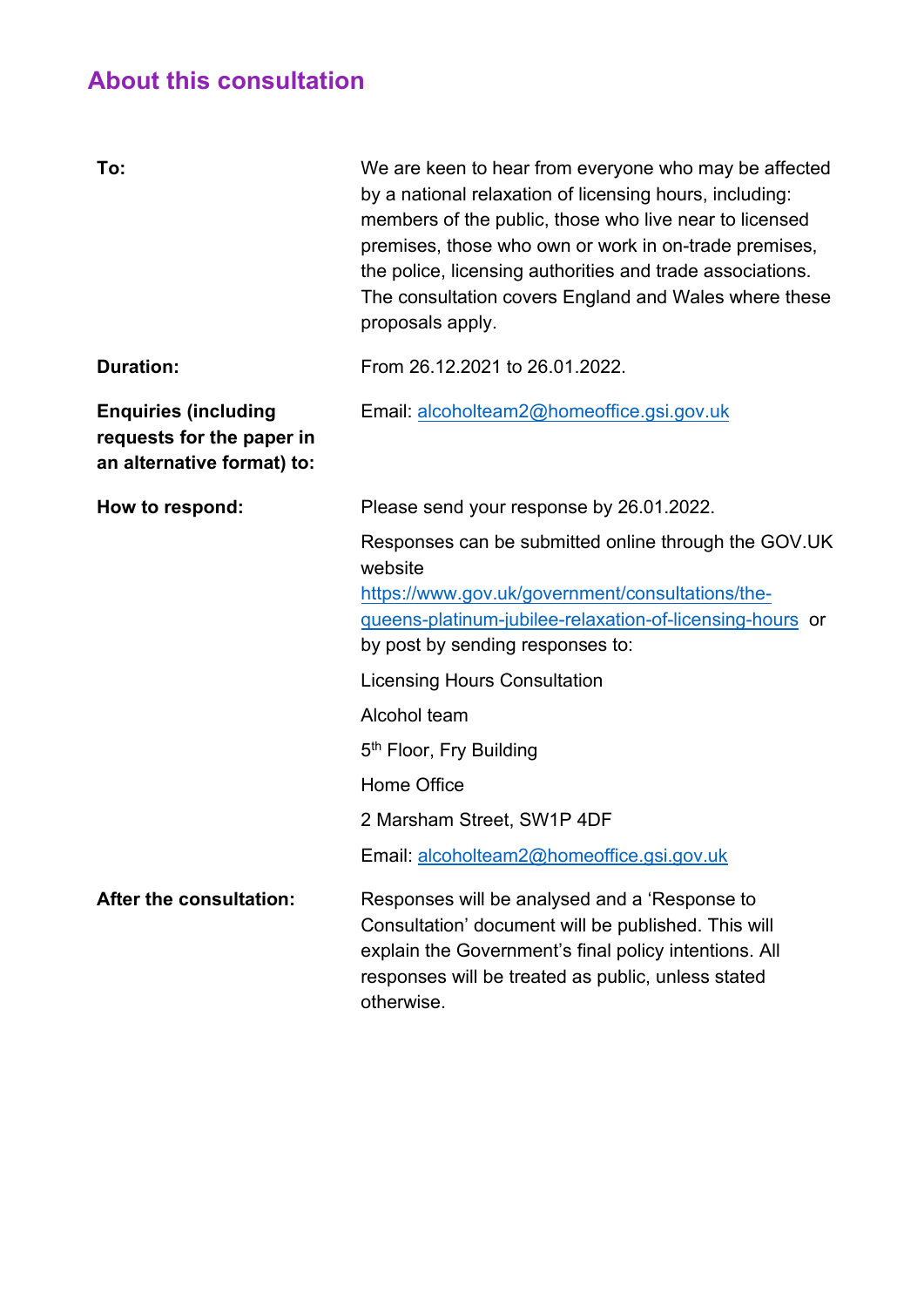## **Contents**

| Introduction                       | 2  |
|------------------------------------|----|
| The proposals                      | 3  |
| Background                         | 4  |
| Questionnaire                      | 6  |
| About you                          | 8  |
| Contact details and how to respond | 9  |
| <b>Consultation principles</b>     | 11 |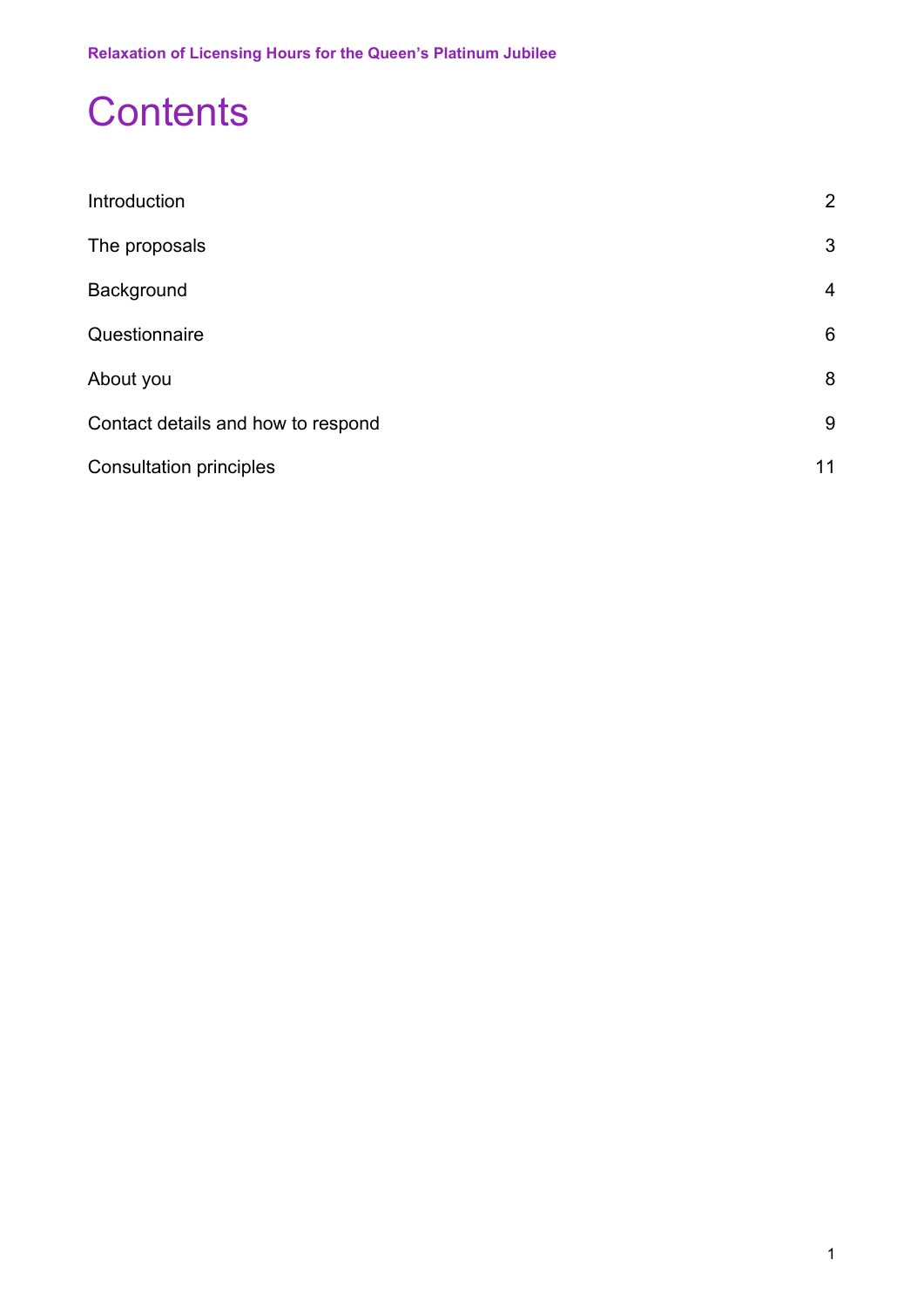# <span id="page-3-0"></span>Introduction

This paper sets out for consultation proposals to relax the licensing hours for the Her Majesty the Queen's Platinum Jubilee. The consultation is aimed at members of the public, local licensing authorities, licensed premises, and other interested parties in England and Wales where these proposals apply.

Copies of the consultation are being sent to:

Local Government Association National Association of Licensing Enforcement Officers Institute of Licensing National Organisation of Residents Associations National Police Chiefs Council Association of Police and Crime Commissioners British Beer and Pub Association Association of Licensed Multiple Retailers Wine and Spirits Trade Association Alcohol Health Alliance Alcohol Research and Concern Institute of Alcohol Studies

However, this list is not meant to be exhaustive or exclusive and responses are welcomed from anyone with an interest in or views on the subject covered by this paper.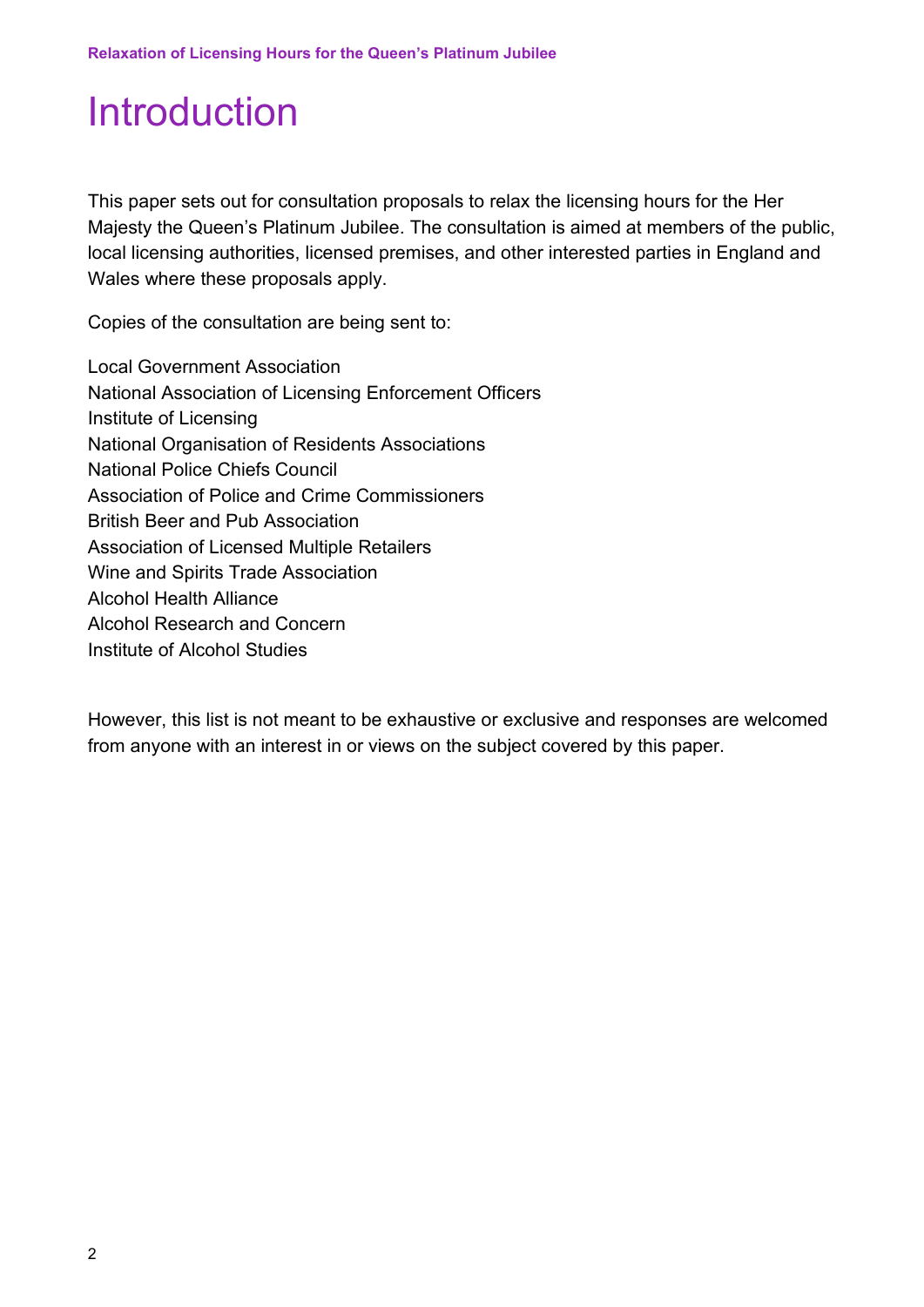# <span id="page-4-0"></span>The proposals

- 1. The Government is consulting on whether to relax licensing hours across England and Wales to mark the Her Majesty the Queen's Platinum Jubilee on the 2 June 2022. The Government proposes to make a licensing hours order under section 172 of the Licensing Act 2003 which would extend opening hours from 11 pm to 1.00 am on Thursday 2 June, Friday 3 June and Saturday 4 June 2022 ending on Sunday 5 June 2022 for the sale of alcohol for consumption on the premises and the provision of regulated entertainment in licensed premises in England and Wales.
- 2. The Government has decided that, were it to relax licensing hours nationally following this consultation, this would relate to the sale of alcohol for consumption on the premises only and the provision of late-night refreshment in on-trade licensed premises. The Government believes that the on-trade provision of late-night refreshment in licensed premises would be appropriate to accompany a relaxation of alcohol licensing hours to mark the Queen's Platinum Jubilee, not least to support people to drink responsibly.
- 3. The Government considers that any national relaxation of licensing hours should not apply to the sale of alcohol for consumption off the premises (i.e. in supermarkets and off-licences) as anyone wishing to mark the occasion at home will be able to buy alcohol during normal shopping hours. Late-night refreshment venues, by definition, are already licensed to open late at night and would not benefit from a relaxation in licensing hours. Unlicensed premises would also not benefit from a relaxation in licensing hours and would still need to use a Temporary Event Notice (TEN) to undertake licensable activities.
- 4. The purpose of any national relaxation of licensing hours to mark the Her Majesty the Queen's Platinum Jubilee would be to enable pubs and other on-trade premises to sell alcohol and late-night refreshment to those wishing to extend their celebrations of the Queen's Platinum Jubilee beyond their normal licensing hours over the extended bank holiday period.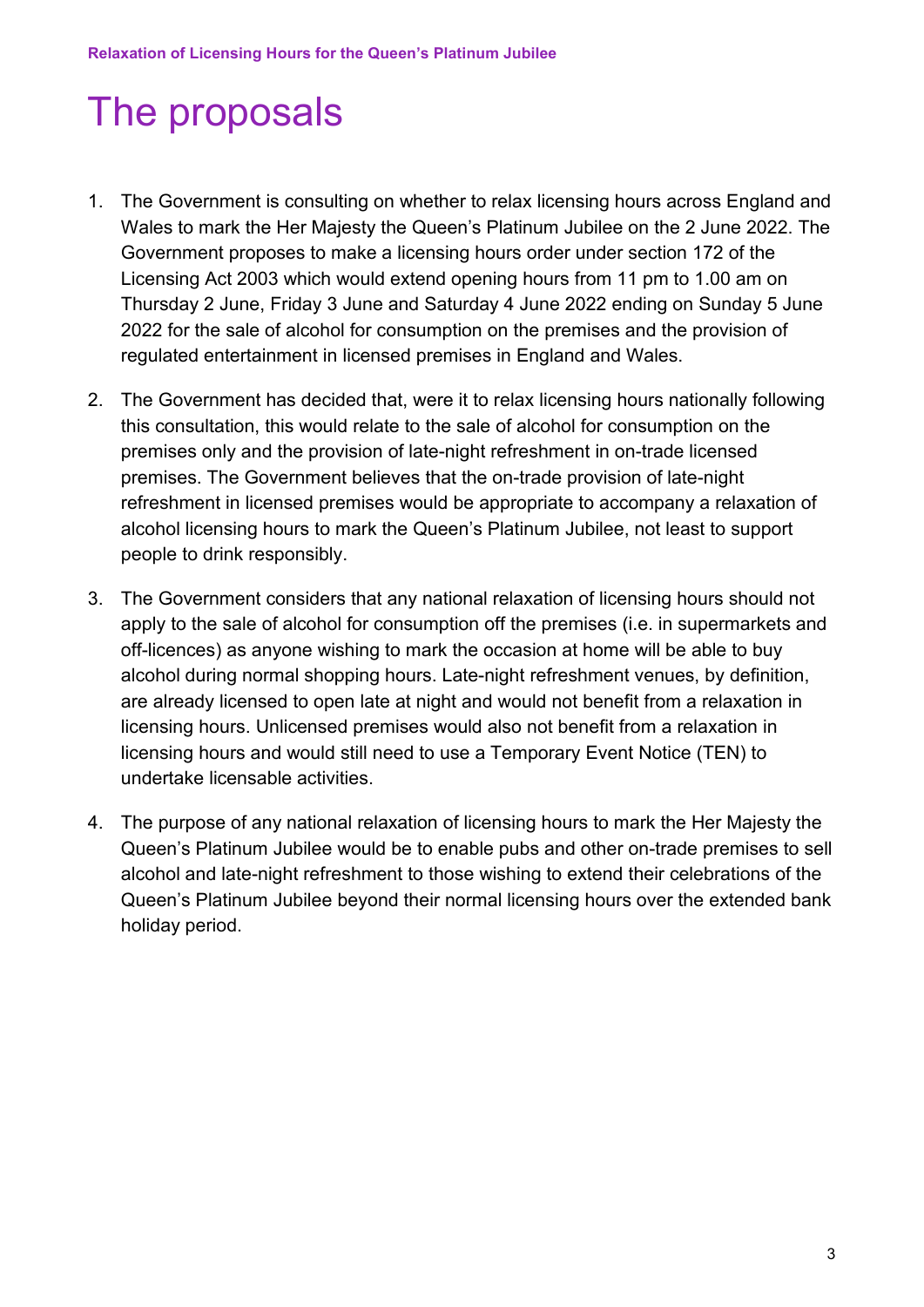# <span id="page-5-0"></span>**Background**

- 5. Under section 172 of the Licensing Act 2003 (the Act), the Secretary of State may make an order relaxing licensing hours for licensed premises in relation to a 'celebration period' to mark an occasion of 'exceptional international, national or local significance'. A 'licensing hours order' can be used to relax licensing hours in licensed premises during a period not exceeding four days. An order may be applied to all licensed premises in England and Wales or only to premises in one or more specific areas. Other variables in the order are the dates, times and licensable activities to which it applies. Since the introduction of the Act, this national power has been used to mark the Royal Wedding in 2018 and the Royal Wedding in 2011, the Queen's Diamond Jubilee in 2012, and the Queen's 90<sup>th</sup> Birthday celebrations in 2016. The power was also used during the World Cup in 2014 and the 2020 UEFA European championship final.
- 6. The Queen's Platinum Jubilee is a national celebration and the Government wishes for everyone to be able to celebrate fully. It is likely that many pubs and other licensed premises will wish to open later over the Queen's Platinum Jubilee weekend to take advantage of the celebrations and the extended bank holiday.
- 7. Licence holders currently have the option of using a Temporary Event Notice (TEN) to extend their opening hours for a limited period. A TEN costs £21.00 and must be submitted at least 10 working days before the event begins. However, they are subject to certain annual limits and may be refused if the police object on the grounds of crime and disorder. The TENs regime also allows people or organisations without existing licenses to give notice that they intend to sell alcohol at times when this would not otherwise be authorised on a 'one-off' limited basis. This system is designed to balance giving people and organisations flexibility in selling alcohol and carrying on other licensed activities, with protecting local people from the problems this can cause, including crime and disorder and public nuisance.
- 8. There are however potential risks to relaxing licensing hours such as the impact on enforcement agencies. Alcohol-related crime and disorder accounts for more than half the societal costs of alcohol and, while the number of alcohol-related violent incidents have been falling consistently, they have tended to account for between 40% and 50% of all violent incidents. The Government believes that any risk of additional disorder in relation to the licensing hours extension is low. There have been no reports of increased disorder as a result of the previous extensions to licensing hours. This consultation will allow the police time to prepare in advance and allow other partners to respond accordingly.
- 9. On coming to its final decision on whether or not to relax the licensing hours nationally, the Government will balance reducing burdens on businesses wishing to celebrate the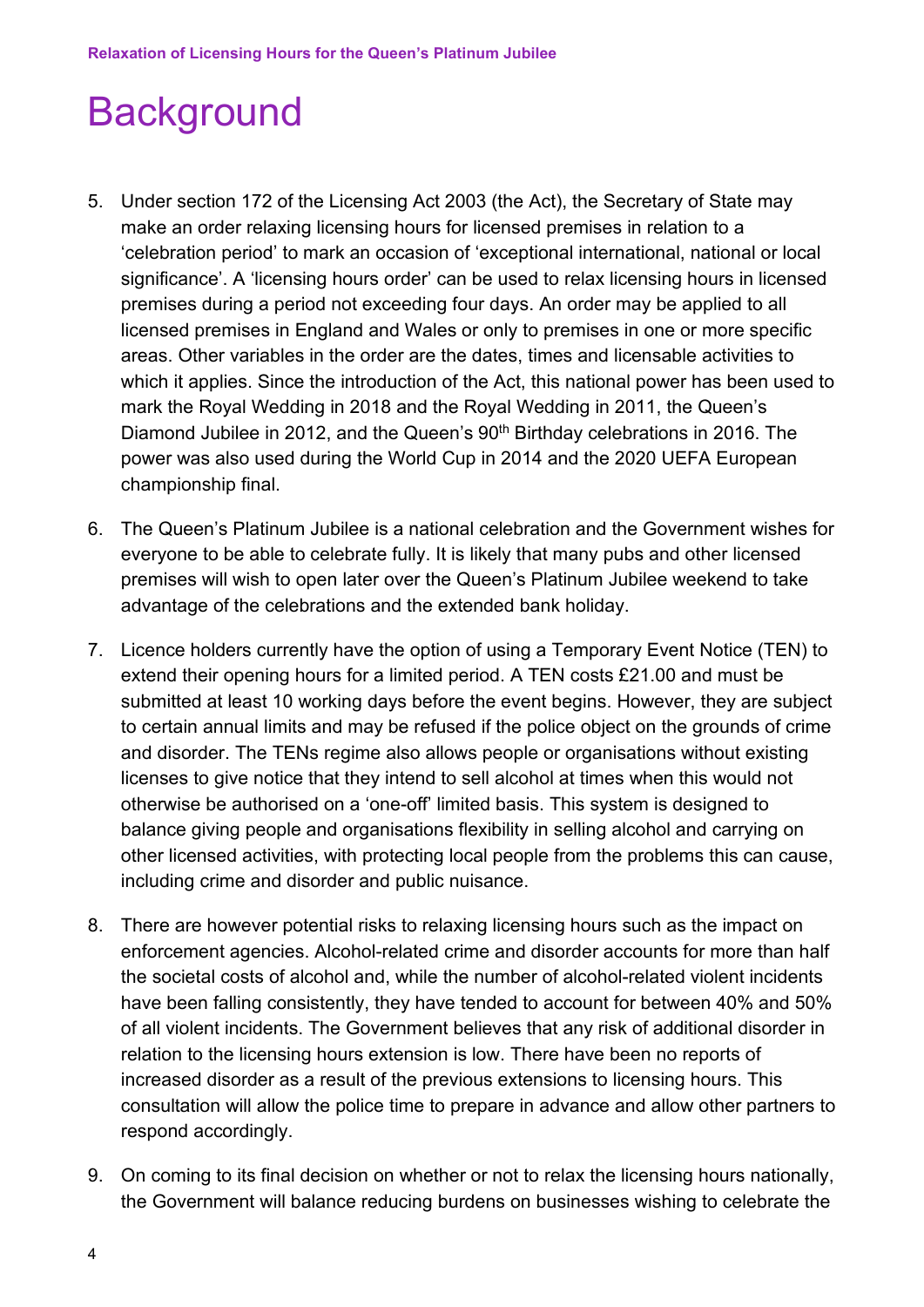#### **Relaxation of Licensing Hours for the Queen's Platinum Jubilee**

Queen's Platinum Jubilee with protecting the public from potential crime and disorder and public nuisance late at night.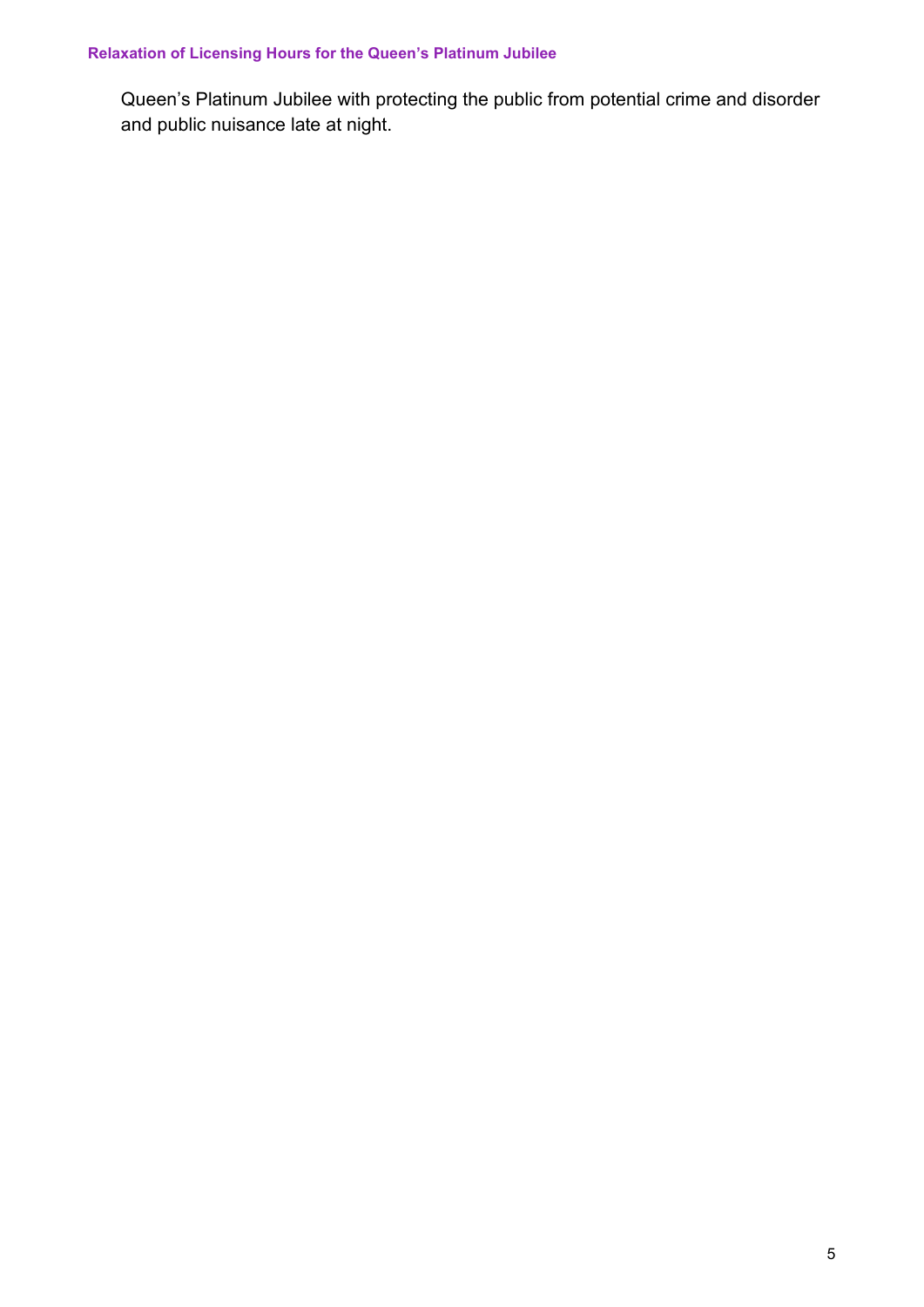### <span id="page-7-0"></span>**Questionnaire**

We would welcome responses to the following questions set out in this consultation paper.

#### **Q1: Do you support the proposal for extending the licencing hours for Her Majesty the Queen's Platinum Jubilee Celebrations?**

| Yes |
|-----|
|     |

No

#### **Q2: Do you agree that the order should only apply to the sale of alcohol for consumption on the premises?**

|--|--|

No

**Q3: Do you agree that the order should apply to both England and Wales?**

**Q4: Do you agree that the order should extend licensing hours on Thursday 2 June until 0100 the following morning?**

| Yes |
|-----|
| No  |

**Q5: Do you agree that the order should extend licensing hours on Friday 3 June until 0100 the following morning?**

| S<br>– |
|--------|
|        |

No

**Q6: Do you agree that the order should extend licensing hours on Saturday 4 June until 0100 the following morning?**

| Yes |  |
|-----|--|
| No  |  |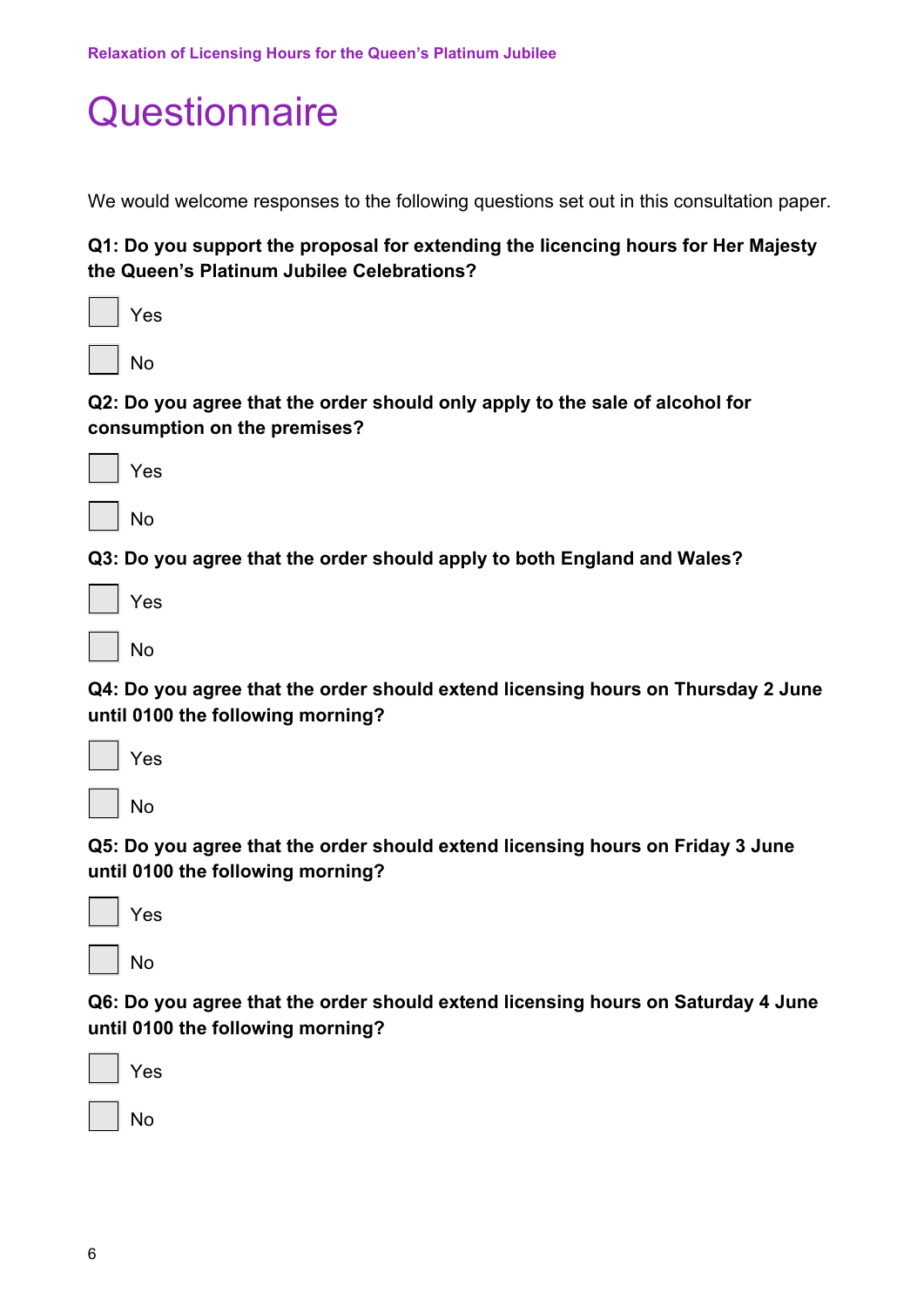**Q7. If you disagree with this proposal, please give reasons.**

**Thank you for participating in this consultation.**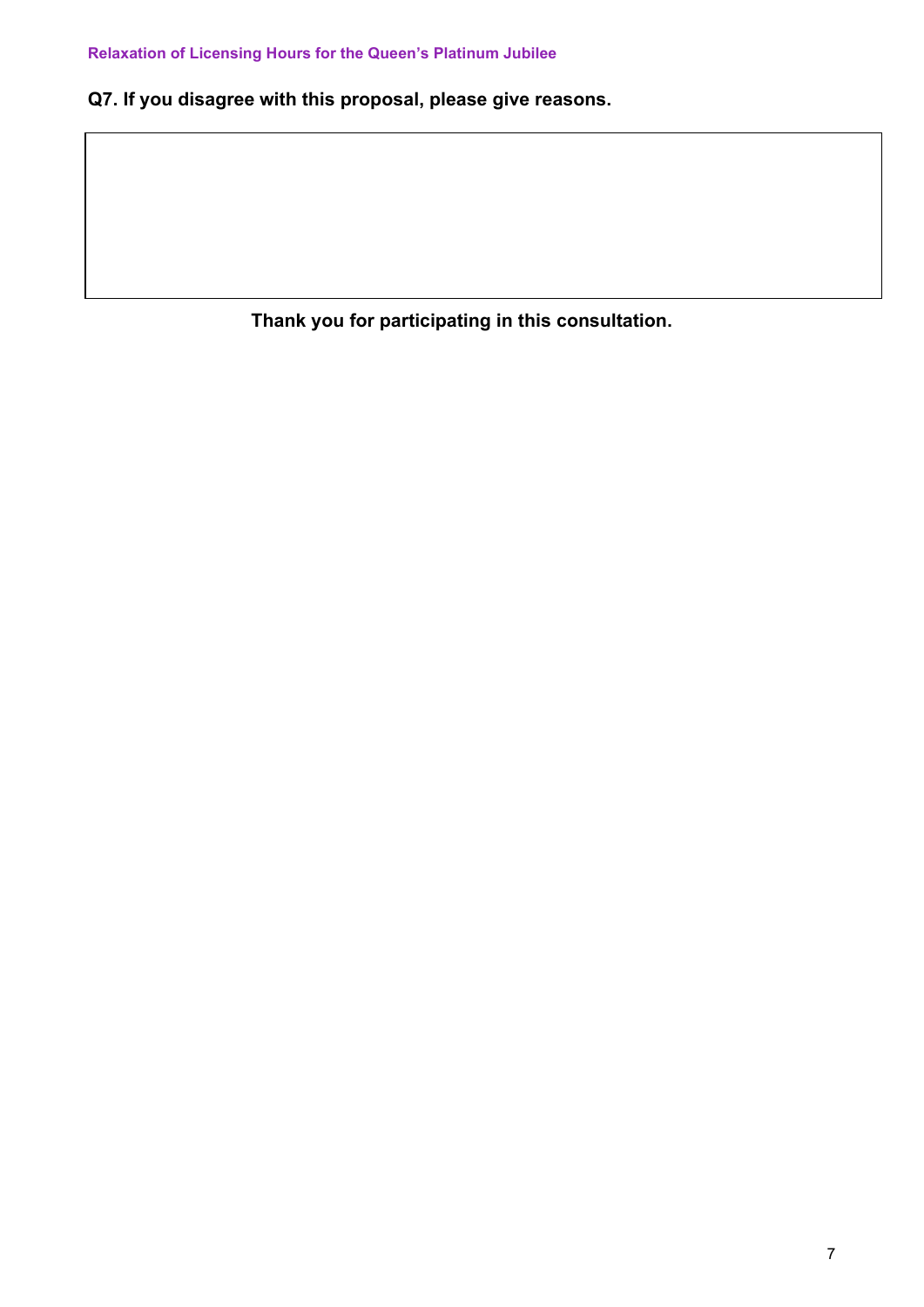## <span id="page-9-0"></span>About you

Please use this section to tell us about yourself

| <b>Full name</b>                                                                                                                |                   |
|---------------------------------------------------------------------------------------------------------------------------------|-------------------|
| Job title or capacity in<br>which you are responding<br>to this consultation exercise<br>(for example, member of<br>the public) |                   |
| <b>Date</b>                                                                                                                     |                   |
| Company<br>name/organisation<br>(if applicable)<br><b>Address</b><br><b>Postcode</b>                                            |                   |
| If you would like us to<br>acknowledge receipt of your<br>response, please tick this box                                        | (please tick box) |
| Address to which the<br>acknowledgement should be<br>sent, if different from above                                              |                   |

**If you are a representative of a group**, please tell us the name of the group and give a summary of the people or organisations that you represent.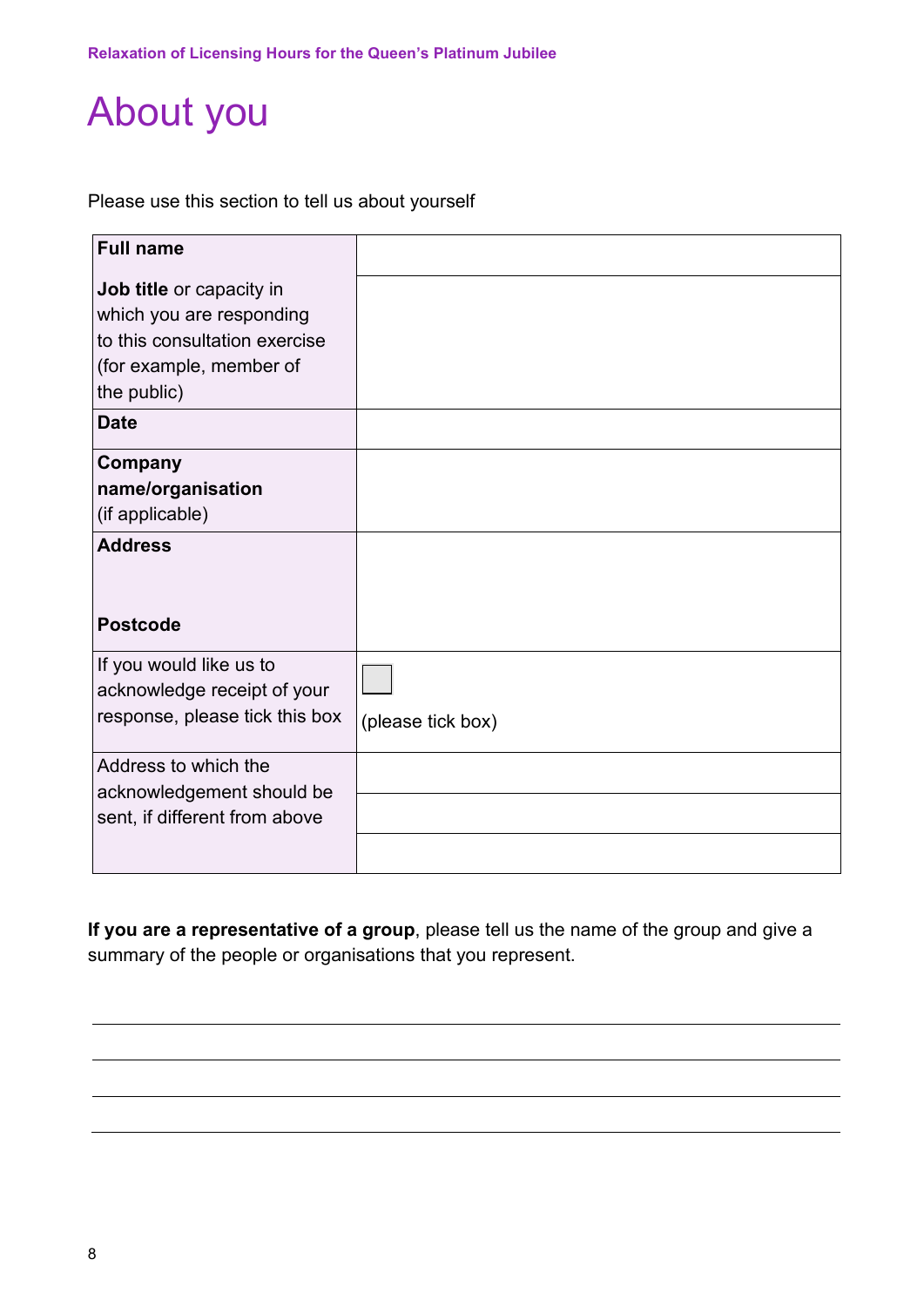## <span id="page-10-0"></span>Contact details and how to respond

Please complete the Consultation online at <https://www.homeofficesurveys.homeoffice.gov.uk/s/M35YQW/> or send your response by 26.01.2022 to: Licensing Hours Consultation Alcohol Team, 5<sup>th</sup> Floor Fry Building Home Office 2 Marsham Street London, SW1P 4DF **Email**: [alcoholteam2@homeoffice.gsi.gov.uk](mailto:alcoholteam2@homeoffice.gsi.gov.uk)

#### **Complaints or comments**

If you have any complaints or comments about the consultation process you should contact the Home Office at the above address.

#### **Extra copies**

Further paper copies of this consultation can be obtained from this address and it is also available online at [https://www.gov.uk/government/consultations/the-queens-platinum](https://www.gov.uk/government/consultations/the-queens-platinum-jubilee-relaxation-of-licensing-hours)[jubilee-relaxation-of-licensing-hours](https://www.gov.uk/government/consultations/the-queens-platinum-jubilee-relaxation-of-licensing-hours)

#### **Publication of response**

A paper summarising the responses to this consultation will be published. The response paper will be available online at [https://www.gov.uk/government/consultations/the-queens](https://www.gov.uk/government/consultations/the-queens-platinum-jubilee-relaxation-of-licensing-hours)[platinum-jubilee-relaxation-of-licensing-hours](https://www.gov.uk/government/consultations/the-queens-platinum-jubilee-relaxation-of-licensing-hours)

#### **Representative groups**

Representative groups are asked to give a summary of the people and organisations they represent when they respond.

#### **Confidentiality**

Information provided in response to this consultation, including personal information, may be published or disclosed in accordance with the access to information regimes (these are primarily the Freedom of Information Act 2000 (FOIA), the Data Protection Act 2018 (DPA) and the Environmental Information Regulations 2004).

If you want the information that you provide to be treated as confidential, please be aware that, under the FOIA, there is a statutory Code of Practice with which public authorities must comply and which deals, amongst other things, with obligations of confidence. In view of this it would be helpful if you could explain to us why you regard the information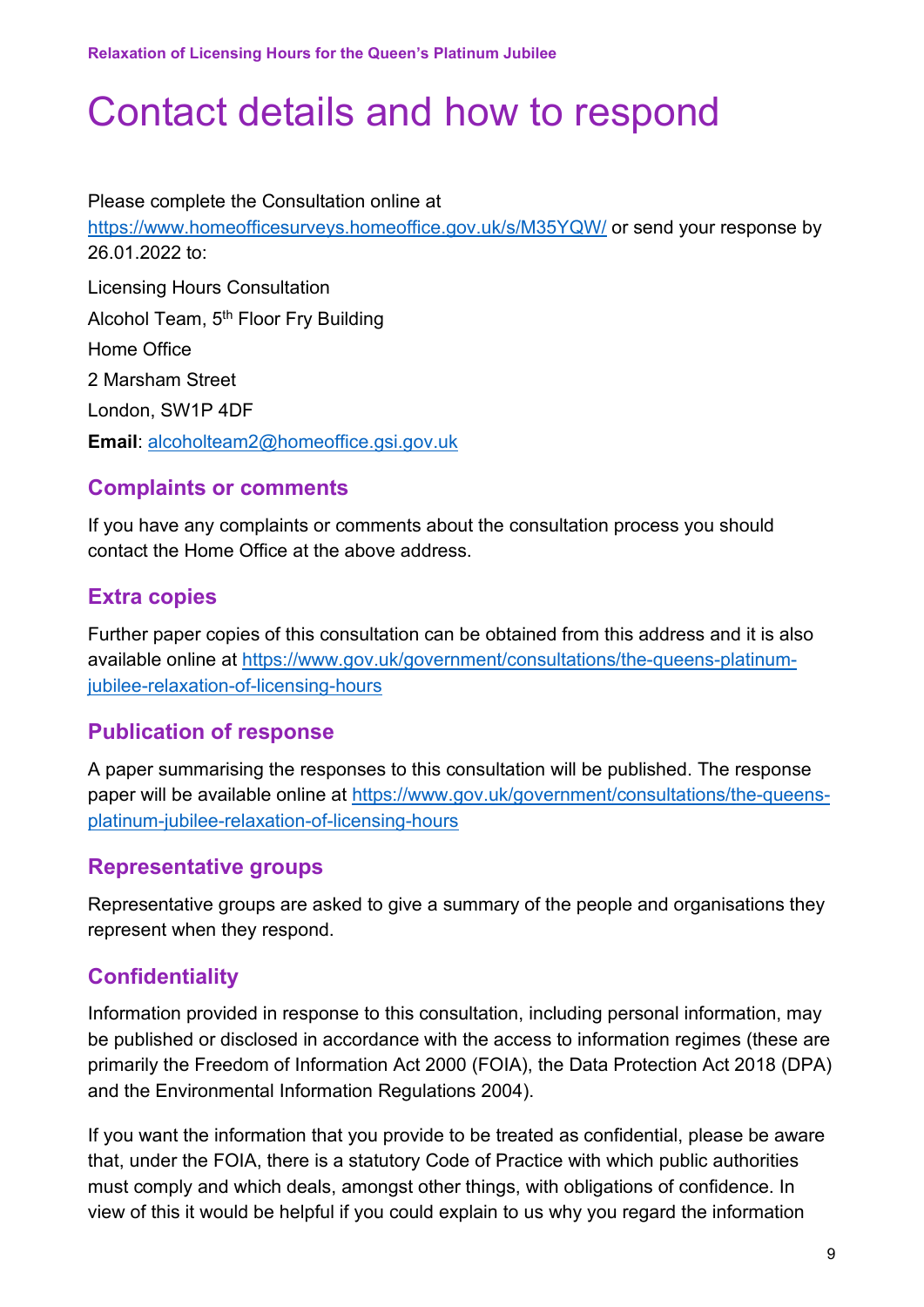#### **Relaxation of Licensing Hours for the Queen's Platinum Jubilee**

you have provided as confidential. If we receive a request for disclosure of the information we will take full account of your explanation, but we cannot give an assurance that confidentiality can be maintained in all circumstances. An automatic confidentiality disclaimer generated by your IT system will not, of itself, be regarded as binding on the Home Office.

The Home Office will process your personal data in accordance with the DPA and in the majority of circumstances this will mean that your personal data will not be disclosed to third parties.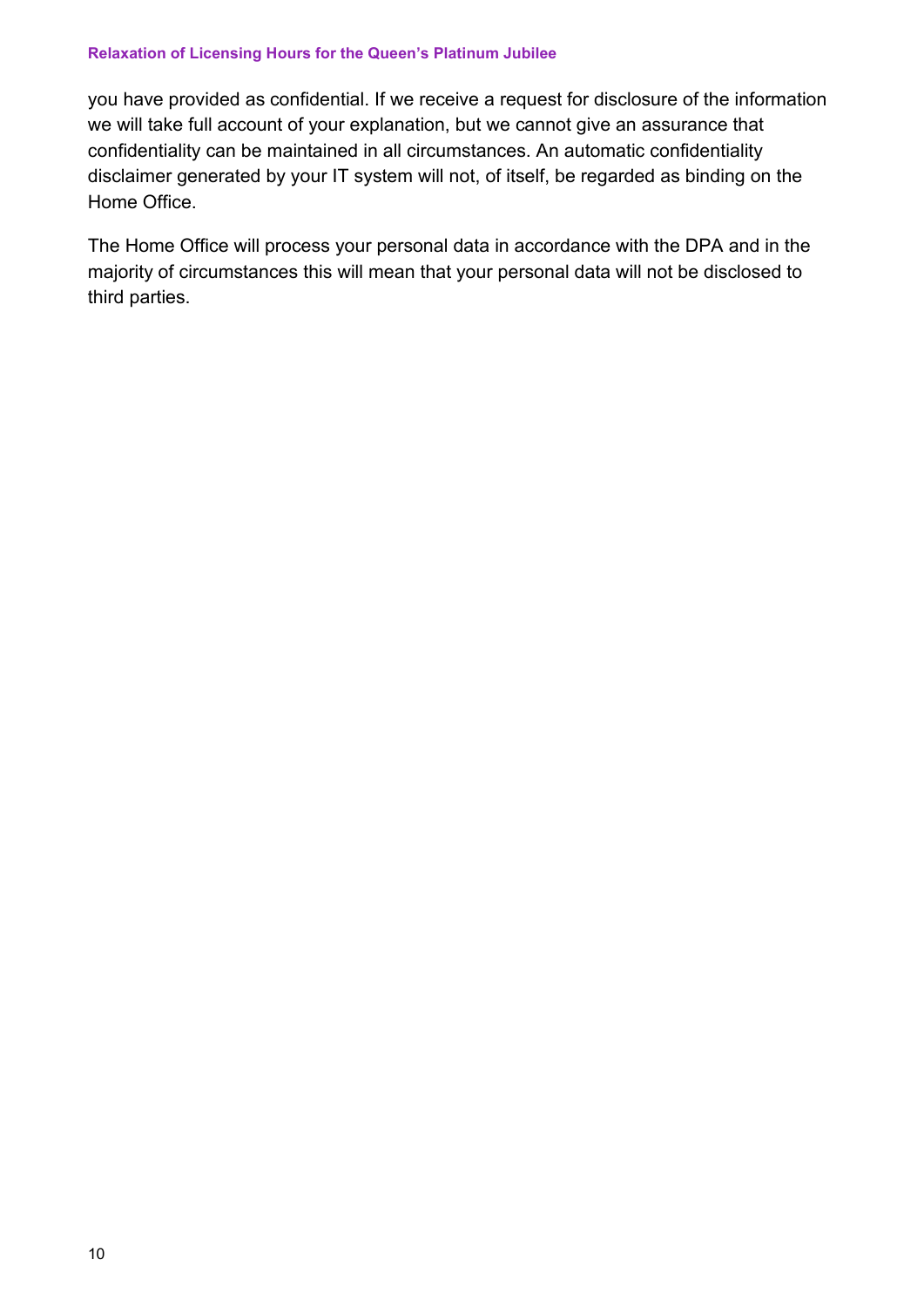# <span id="page-12-0"></span>Consultation principles

The principles that government departments and other public bodies should adopt for engaging stakeholders when developing policy and legislation are set out in the consultation principles.

<https://www.gov.uk/government/publications/consultation-principles-guidance>